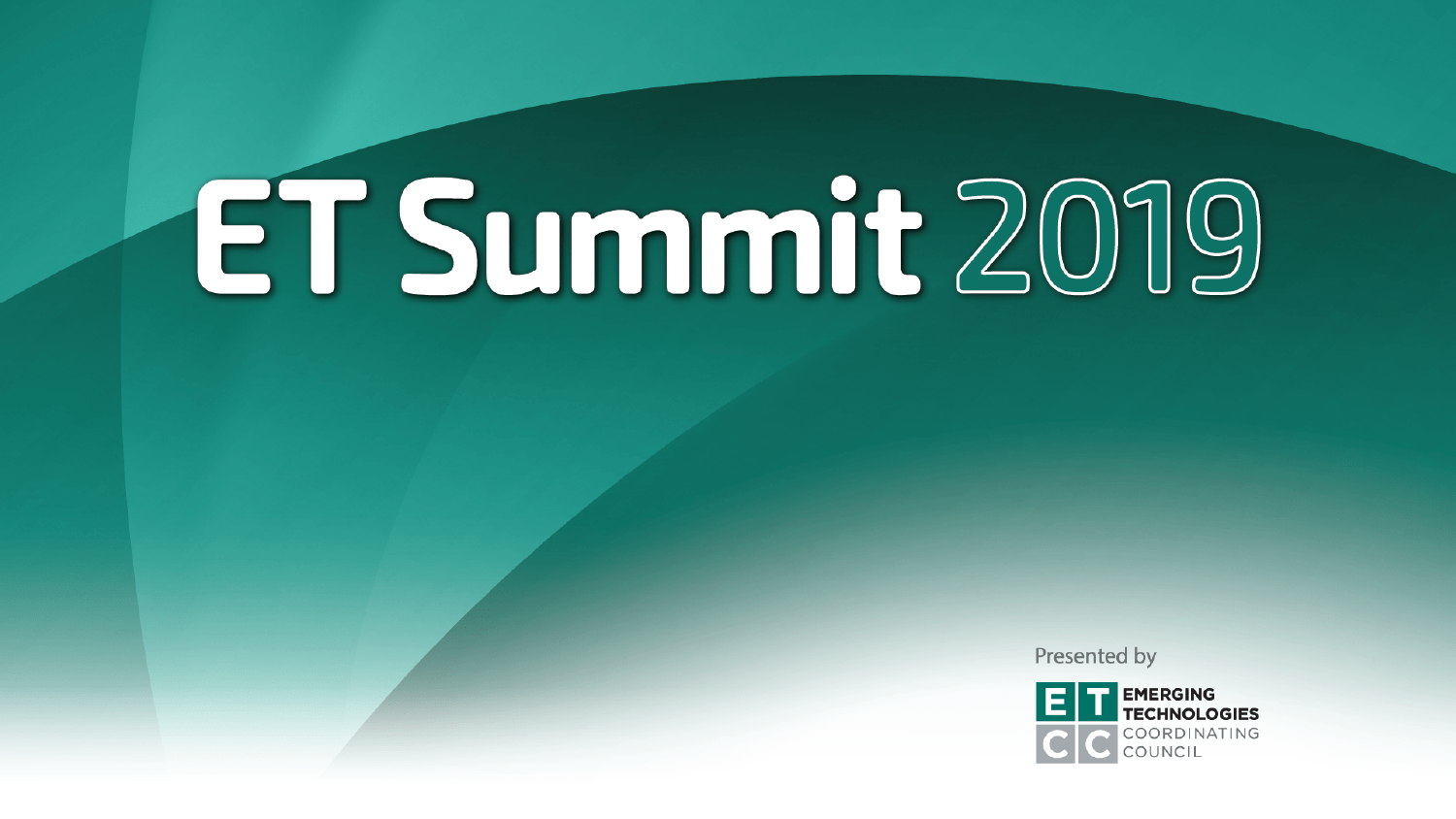

# **Software-Controlled Switched Reluctance Motors**

Caton Mande

R&D Engineer

UC Davis Western Cooling Efficiency Center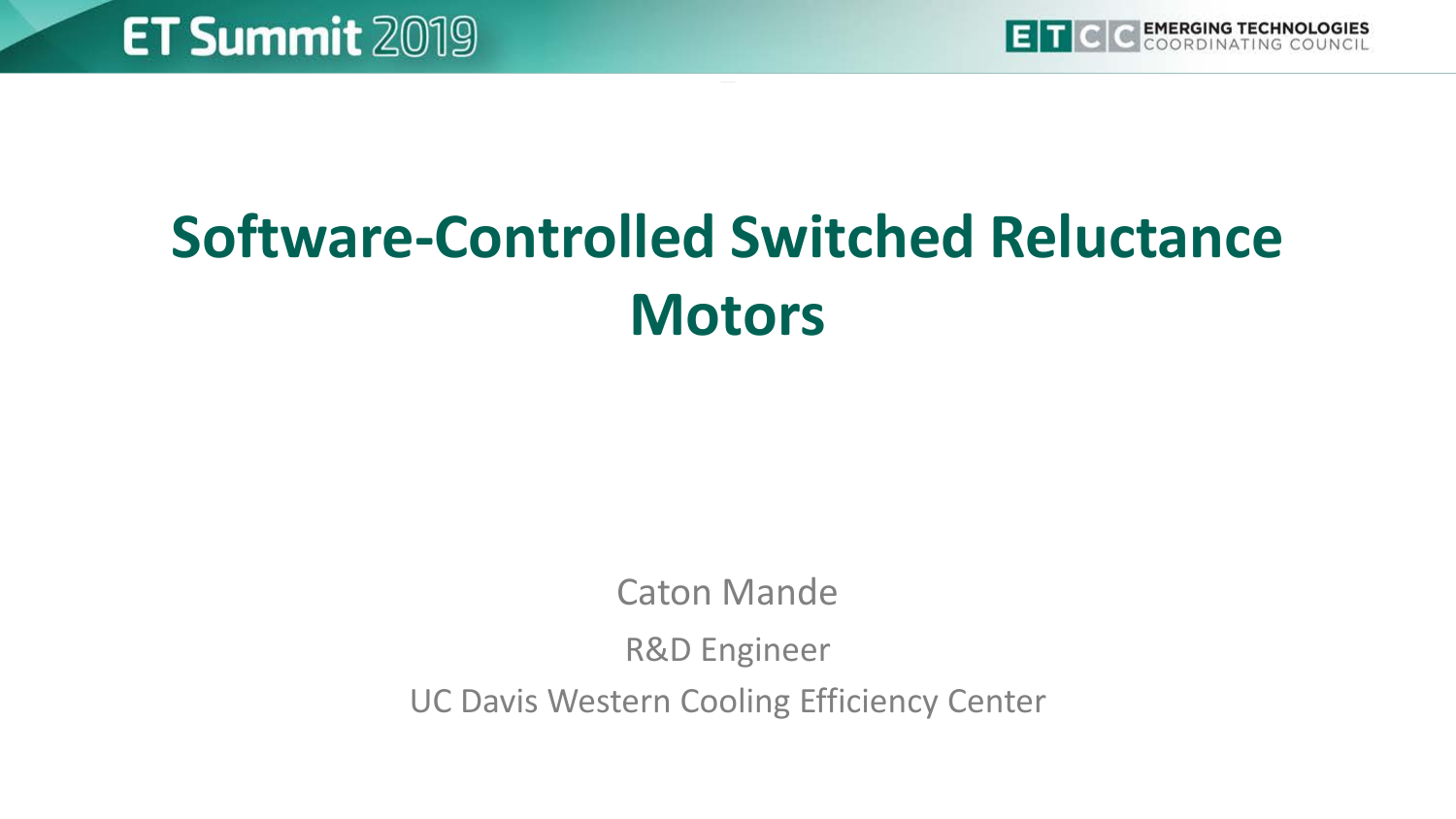## **Background**

- Power savings can be achieved by reducing the indoor fan speed when possible
- Induction motors are typically used to drive RTU indoor fan and are designed to operate at a fixed speed
- Variable frequency drives (VFDs) are used to provide variable speed fan operation
- Switched Reluctance Motors were tested as an alternative to induction motor + VFD system

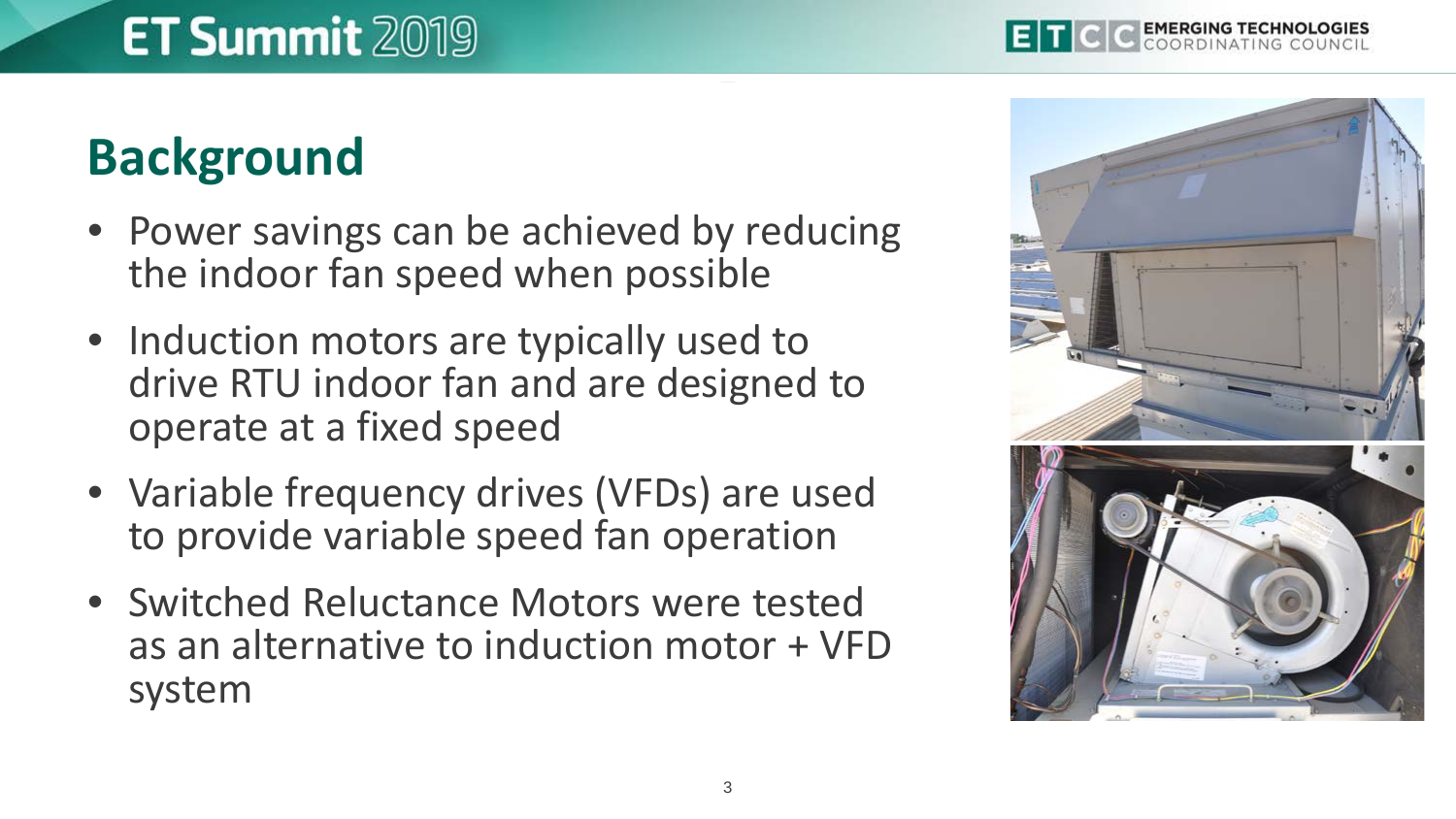## **Induction Motors**

- Primary components:
	- Stator (stationary part)
	- Rotor (rotational part)
	- Wire windings (create electromagnetic poles on stator and rotor)
- Speed passively controlled by AC power frequency
- VFD changes the AC power frequency, but adds losses to the VFD/motor system

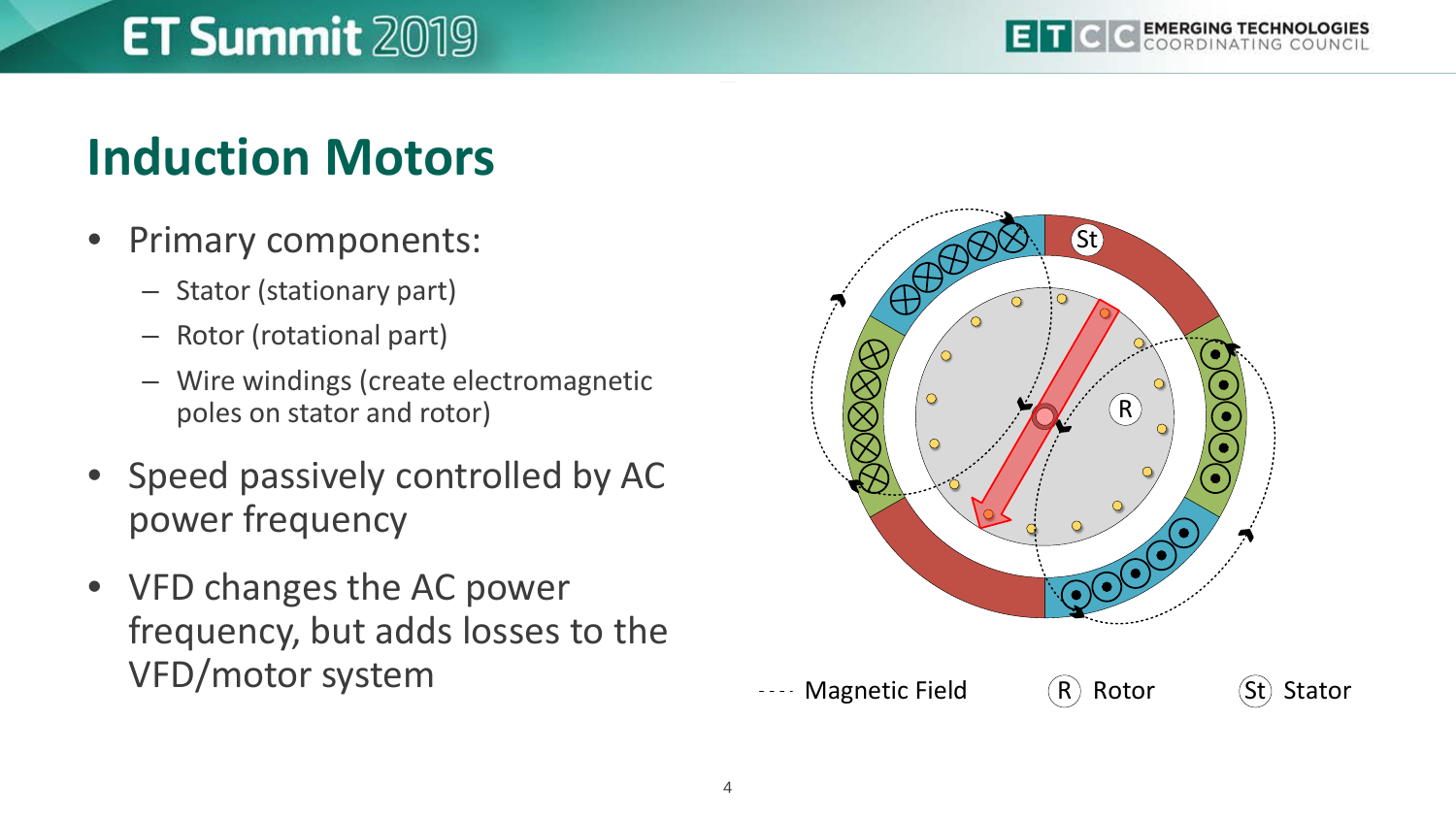#### **Switched Reluctance Motors (SRM)**

#### • Primary components:

- Stator (stationary part)
- Rotor (rotational part, stacks of ferrous laminate material)
- Stator wire windings (create electromagnetic poles)
- Software-controlled inverter
- Inverter actively controls stator coil commutation and current inherently variable speed
- Less transistor losses

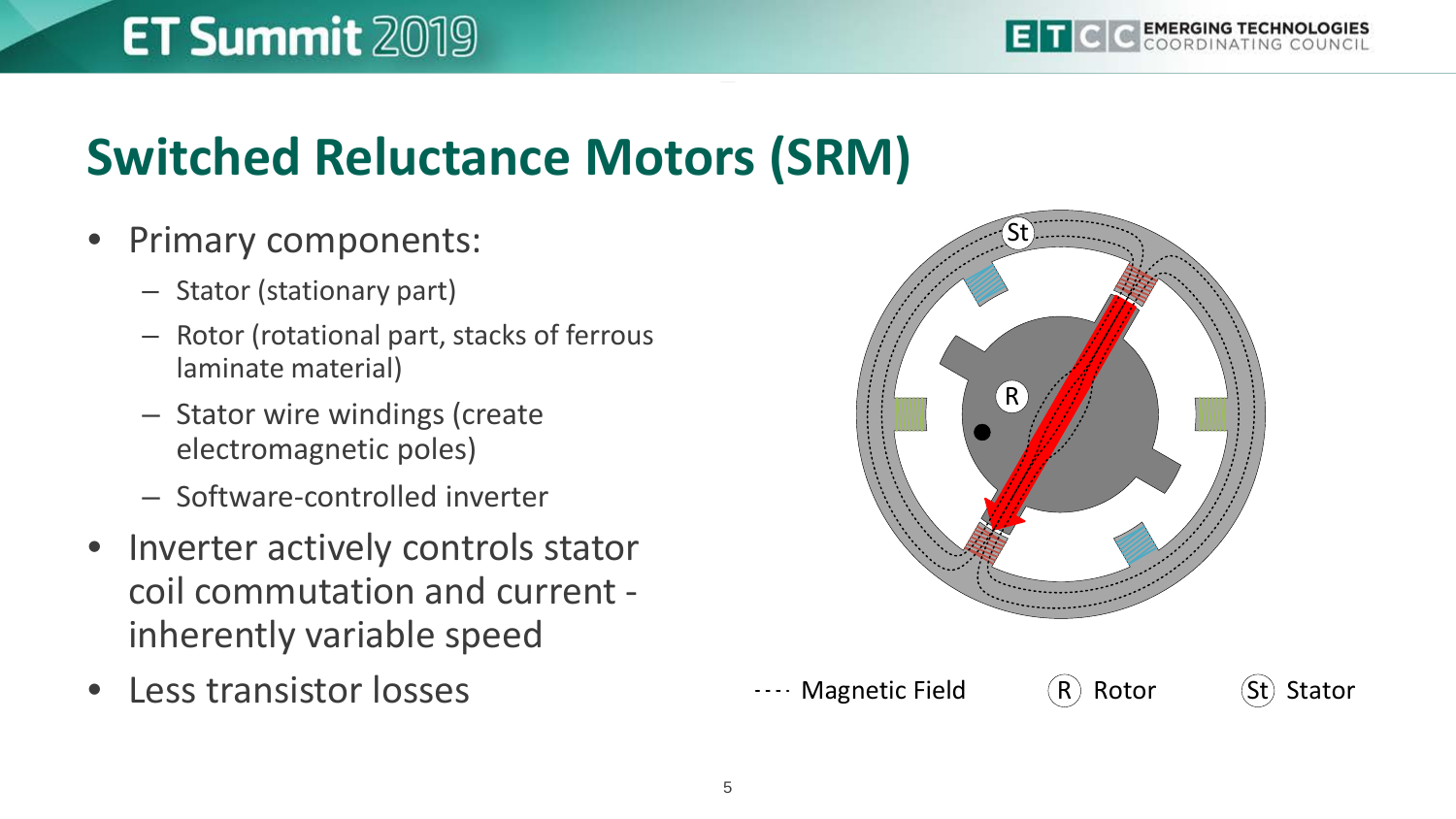# **Testing Methodology**

#### • **Laboratory testing**

- 3HP high rotor pole SRM and 3HP induction motor + VFD
- Each motor tested on a benchtop dynamometer at six different speeds and seven different loads
- Each motor tested in laboratory RTU at seven different airflows and three different airflow resistances
- **Field testing**
	- 10-ton RTU on a big box retail store in Corona, CA between November 1, 2017 and August 31, 2018
	- 3HP high rotor pole SRM and 3HP induction motor
	- High rotor pole SRM performance was measured in two phases:
		- Fixed speed- matching the baseline induction motor RPM
		- Variable speed- using the manufacturer's recommended speeds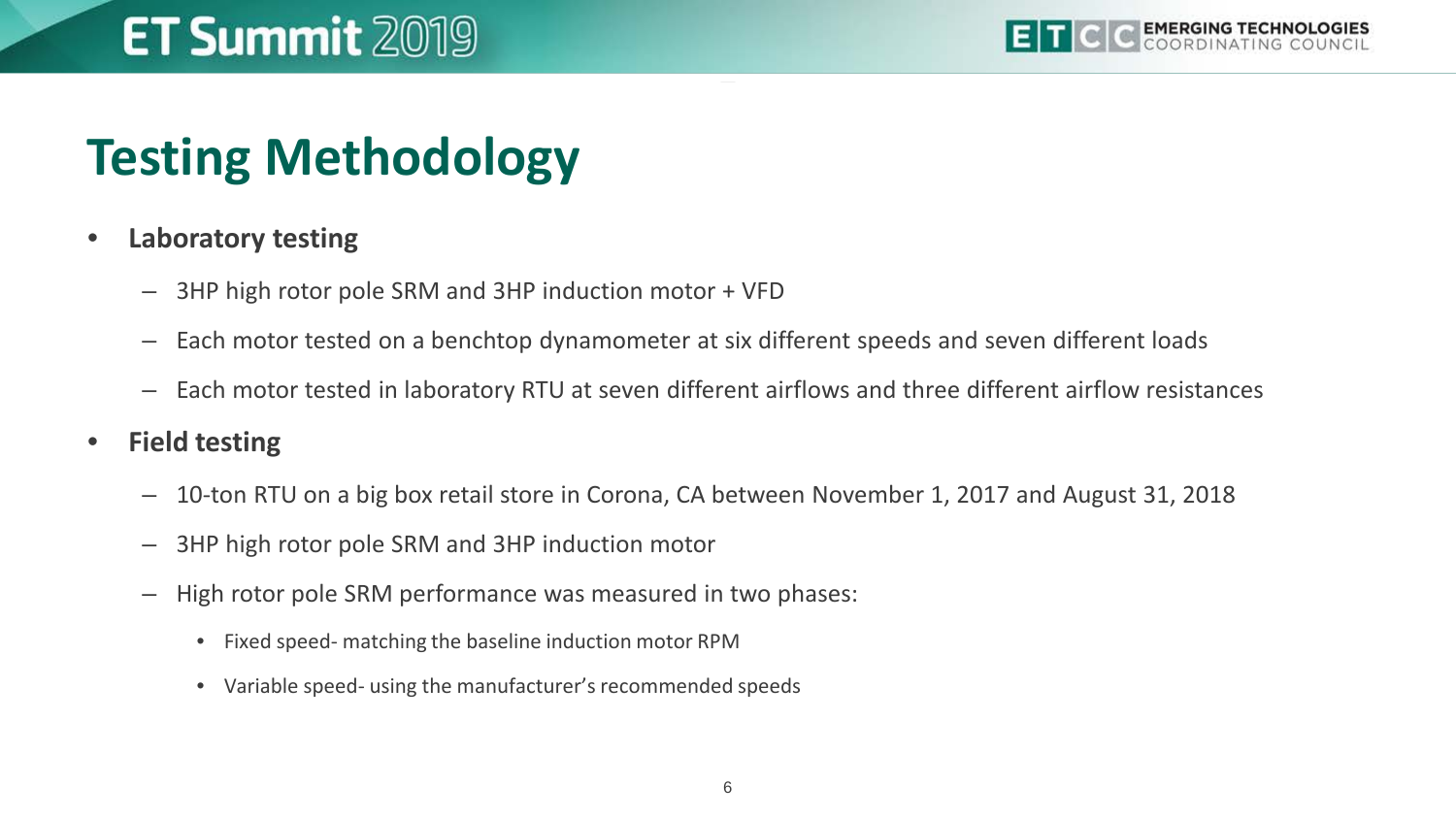**EMERGING TECHNOLOGIES** (el



#### Lab RTU Testing





7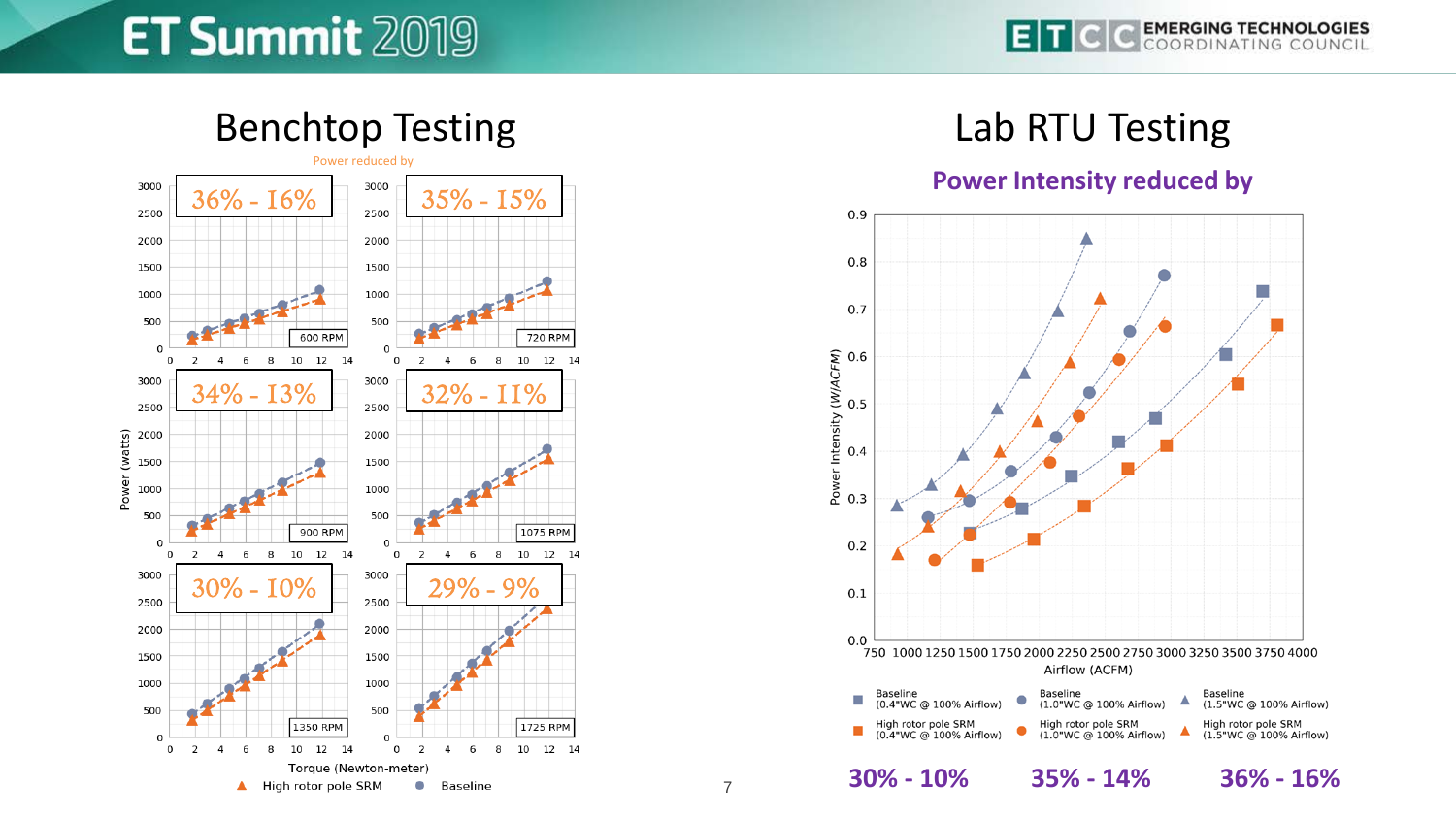## **Field RTU Testing**



**Reducing the Fan Speed Provided Additional Savings**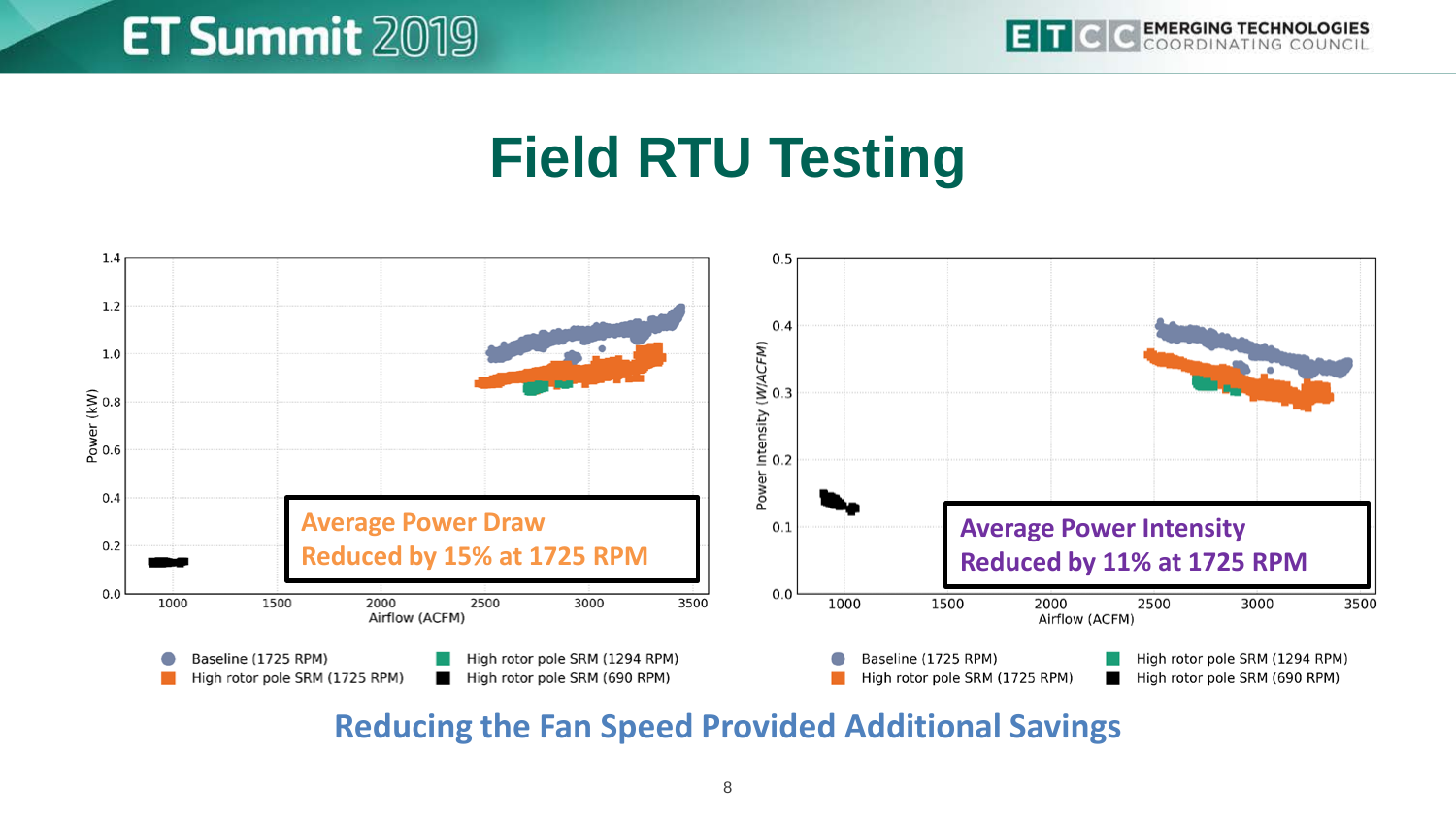

This project was funded by the California Emerging Technologies Program.

#### For more information, contact Dallen Coulter at dallen.coulter@sce.com

The project report can be found at:

<https://www.etcc-ca.com/reports/software-controlled-switch-reluctance-motors>